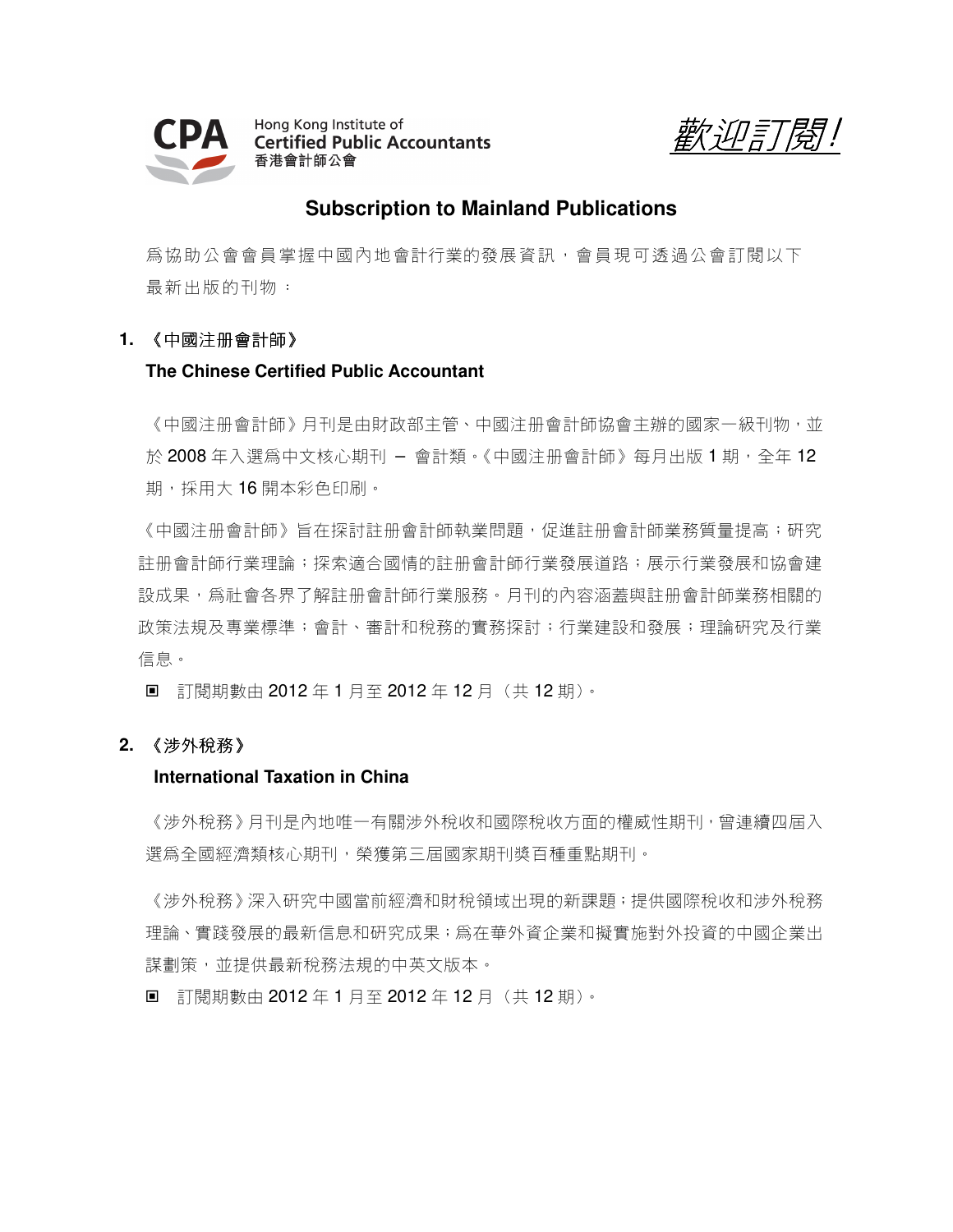**China Taxation** 

### 招收新訂戶 2012 年 1 月- 6 月

《中國稅務》月刊於 1984 年創刊,是內地具權威性和知名度的稅務報刊之一,曾榮 獲中國期刊界的最高榮譽 — 第二屆國家期刊獎和被評為全國百種重點社科類期 刊。

《中國稅務》是面向廣大企業、納稅人和社會公衆的稅務專業期刊,提供集中、系統的國 家稅務總局最新稅收法律法規和重要稅收政策的權威解析;刊載合法實用的稅收籌劃案例, 和切合實際的稅務會計處理實務;組織獨家涉稅案件、稅收新聞調查;提供註册會計師、 會計師、稅務師考試輔導材料;反映成功企業的經營之道和辦稅、報稅經驗等。

■ 訂閱期數由 2012 年 1 月至 2012 年 6 月 (共 6 期)。日後續期將以 1 年計算,卽 2012 年 7 月至 2013 年 6 月(共 12 期)。

如有意訂閱,請填妥隨附的訂閱表格,並於 **2012** 年 **1** 月 **6** 日前連同訂閱費用寄交或 傳真(只適用於以信用咭付款人士)至本會。

- 查詢期刊事宜,請與會員及公會事務部聯繫 (電話:2287 7065 / 030 或電郵: mcs.scm@hkicpa.org.hk)。
- 杳詢付款及訂閱情況,請與財務及營運部聯繫 (電話: 2287 7381 或電郵: finance@hkicpa.org.hk)。